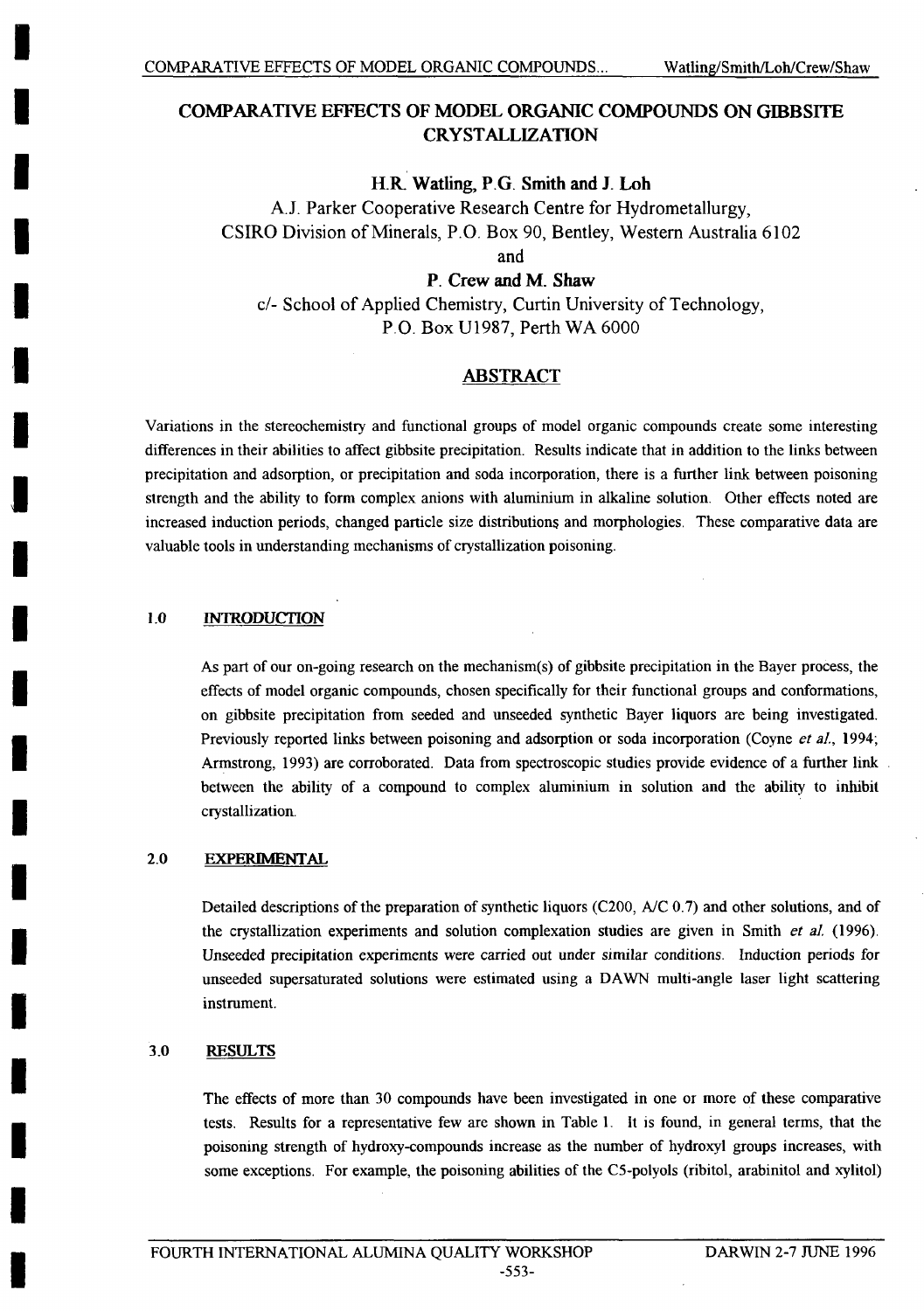**I**

**I**

**I**

**I**

**I**

**I**

**I**

**I**

**I**

**I**

**I**

**I**

**I**

**I**

**I**

**I**

**I**

**I**

**I**

**I**

differ significantly, and the tartaric acids are unexpectedly strong poisons. In addition, meso-tartanic acid has almost twice the poisoning ability of its two isomers.

| Compound        | Yield* rel.     | Complex  | Changed      | Changed                  | increased | increased |
|-----------------|-----------------|----------|--------------|--------------------------|-----------|-----------|
|                 | control $(1.0)$ | anion    | size         | morpho-                  | induction | soda      |
|                 |                 | formed   | distribution | logy                     | time      | incorp.   |
| 2,3-butanediol  | 1.0             | no       | no           |                          |           |           |
| meso-erythritol | 0.92            | no       |              |                          | yes       |           |
| l-tartaric      | 0.45            | yes      | yes          | yes                      | yes       | yes       |
| meso-tartaric   | 0.12            | yes      | yes          | $\bullet$                | yes       |           |
| ribitol         | 0.85            | no       |              | $\overline{\phantom{0}}$ | yes       |           |
| arabinitol      | 0.58            | possibly | yes          | yes                      | yes       | yes       |
| xylitol         | 0.11            | yes      | yes          | yes                      | yes       | ٠         |
| mannitol        | 0.34            | possibly | yes          | yes                      | yes       |           |
| gluconate       | 0.05            | yes      | <b>ves</b>   | yes                      | yes       |           |

**Table 1: Compaxative effects of selected model organic compounds**

Raman and **13C NMIR** spectroscopic data indicate that hydroxyl and carboxylate groups may participate in the aluminate ion-ligand interaction for strong poisons. Analysis of the combined data for the C5-polyols indicates that the preferred interaction between these compounds and the alununate ion in solution (or, **by** inference, the gibbsite surface) is via tridentate binding which is facilitated **by** a particular conformation of three hydroxyl groups, the so called M,P arrangement (Smith *et al.*, 1996). Polyhydroxy-carboxylates may bind in the same way, there is also strong evidence that the carboxylate group can also participate in complex anion formation. NMR spectra for the tartaric acids indicate that complexation is through both hydroxyl groups and one of the carboxylates.

The effects of organic poisons on seeded and/or unseeded precipitation were also investigated, specifically their effects on induction period and on particle size distributions and morphologies. In many cases, the presence of an organic poison greatly increased the time taken to form gibbsite particles in unseeded solutions, sometimes to several weeks; clearly the presence of these compounds affects the crystal growth mechanism. In addition, many of the compounds tested, including some which did not reduce precipitation yield, caused significant changes in particle size distributions and particle morphologies. Without exception, smaller particles were obtained when compared with the control for unseeded precipitation and different compounds were found to inhibit growth of different crystal faces.

#### **4.0 ACKNOWLEDGEMEfNTS**

The financial support of the Australian Government, under its Cooperative Research Centres Program, for this research is gratefully acknowledged.

#### **5.0 RFRENCES**

Armstrong, L. **(1993)** *Bound Soda Incorporation during Hydrate Precipitation.* **Proc. Third** International Alumina Quality Workshop (Hunter Valley, **NSW), 282-2 92.**